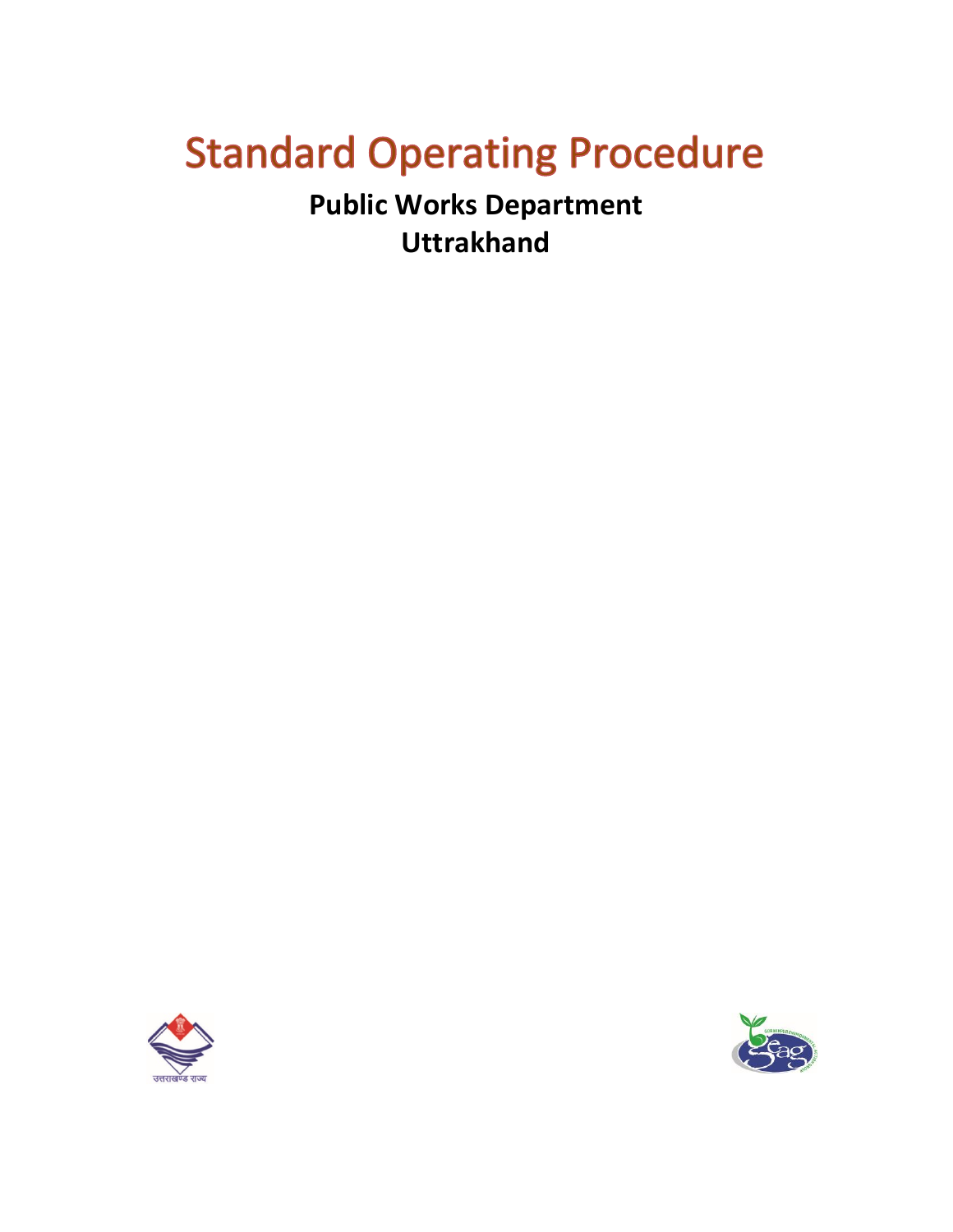# **Contents**

- 1. Context
- 2. Objectives

# 3. Activities Before Disaster

- 3.1 Determination of organizational Role and Responsibilities
- 3.2 Risk Assessment
- 3.3 Resource Mapping
- 3.4 Proactive Measures
- 3.5 Organizing Capacity building and Mock drill
- 4. Information Dissemination and Operational Guidelines for action

#### 5 Direction and Coordination

- 5.1 Response in Case of early warning
- 5.2 Response in case of No warning

#### 6. Activities to be undertaken during Disaster

- 6.1 First Stage
- 6.2 Second stage

#### 7 Procedure to be undertaken after the disaster

8. Checklist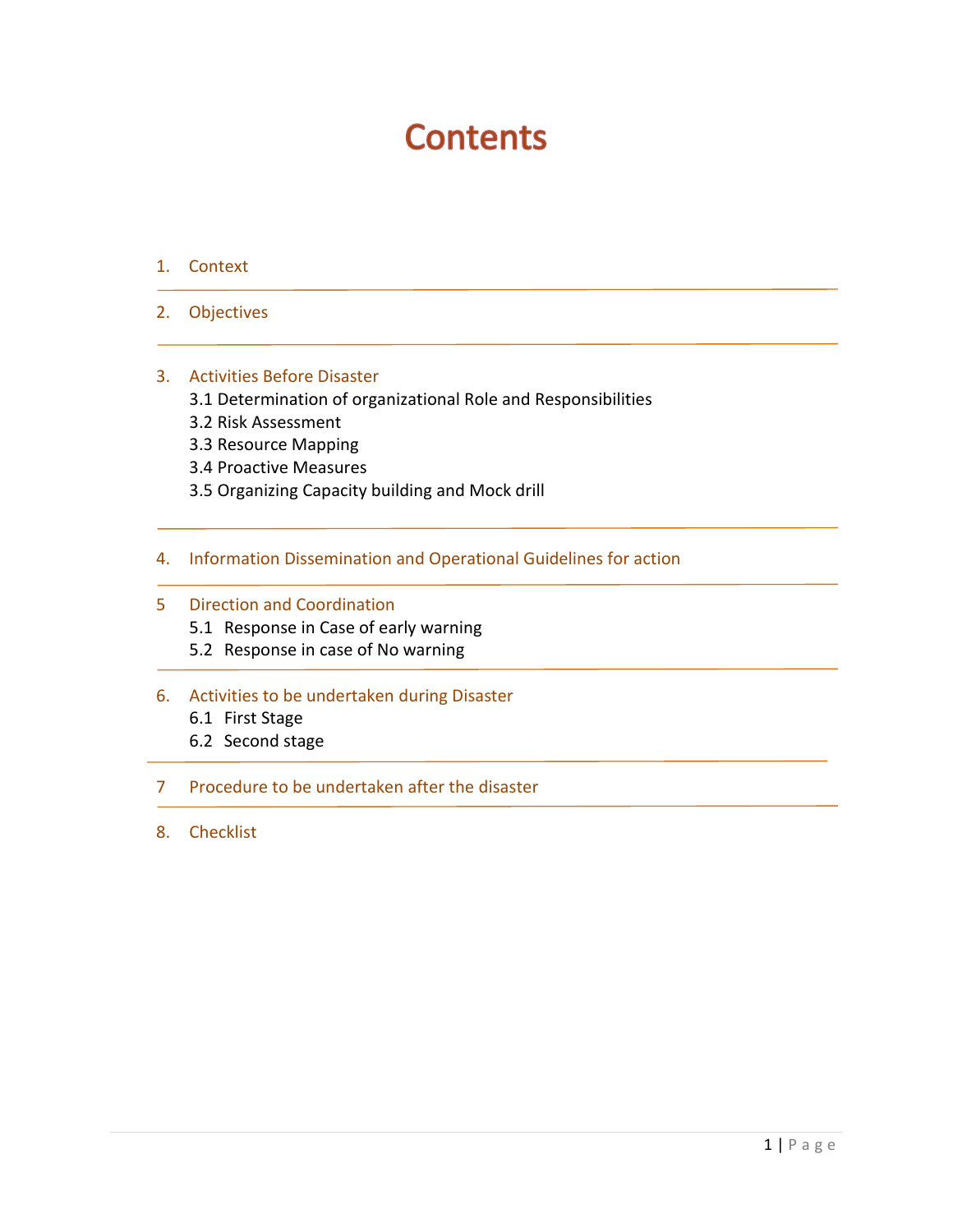# **1. Context**

Public Works Department (PWD) is responsible for the planning, construction, maintenance of roads, bridges and government buildings in the state. Because of being adjacent to the border of China and Nepal, the state is having National importance from the national security point of view and given to this the responsibility of the PWD in maintaining state and district roads in these areas increases more during the disaster. Moreover, it has a special responsibility to give safe passage to all people at the time of disaster. PWD works according to guidelines, laws, and regulations issued by the Uttrakhand government time to time and many works constituted in the state based on the contractual basis. The standard operating procedures of the department are being formulated on the basis of these guidelines so that the department can accomplish these works efficiently during the major disaster and make their active participation in reducing the effects.

# **2. Objectives**

The specific objectives for preparing the department's standard operating procedure are following:

- To keep the traffic system congestion free during disasters, while ensuring proper maintenance of National Highways, State Highway, and District Roads
- To identify departmental human and physical resources and utilizing them in a better way during disasters
- To coordinate among different units such as ADB, ADB Disaster, World Bank, PMGSY and National Highway within the Department

# **3. Activities before disaster**

The following activities will be undertaken under the preparedness action by the department:

#### **3.1 Determination of organizational role and responsibilities**

- By the order of the State Disaster Management Department<sup>1</sup> and under the direction of District Disaster Management Authority, divisional Executive Engineer will constitute a Disaster Management Team at the division level within the department by including Field Staff of the Division by the month of May and deploying one nodal officer in each of the division so that coordination with other departments can be established. This disaster management team will include the Executive Engineer, Assistant Engineer, and two junior engineers.
- Executive Engineers-Nodal officer at division level and Superintending Engineer-Nodal officer at district level will prepare a list including names, addresses and contact numbers

 $\overline{\phantom{a}}$ 

<sup>1</sup> Govt. Order no. 1501/XVIII-(2)/16-13(5)/2007 dated 21 Jnue, 2016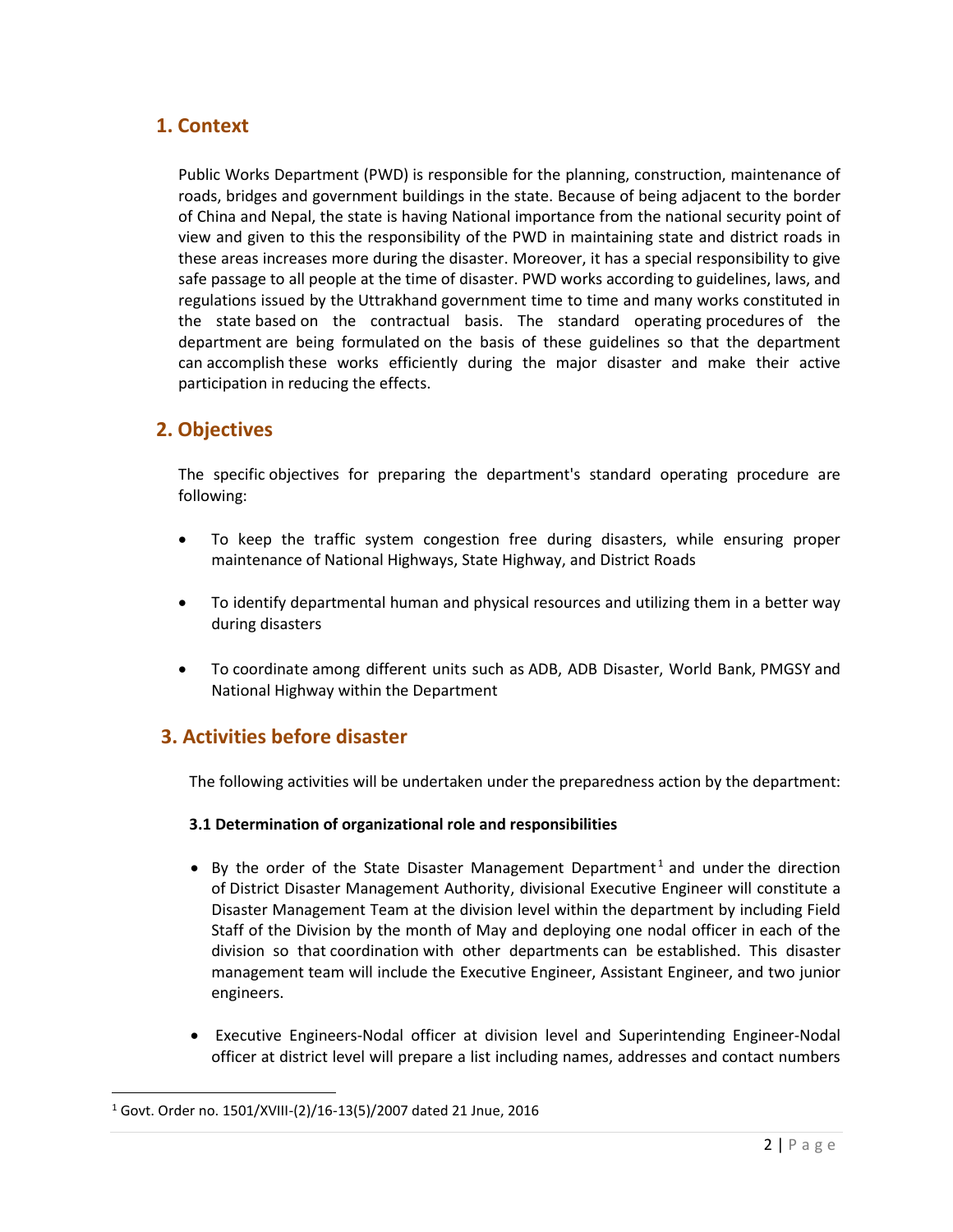of all the departmental officials/staff comes under their jurisdiction by April month and send it to the district administration after updating it. In addition, the Executive Engineer at the divisional level will prepare the detailed list of route (including the contact number) comes under AE, JE, MET, and Beldar. The final list will be handed over to Superintendent Engineer and DM Office.

- As per the instructions of the State headquarters, the Superintendent Engineer will divide the districts into sectors on the basis of the number of division and fix the responsibilities of the respective Assistant and Junior Engineers by the month of March for effective work during disaster.
- in the month of April departmental nodal officers and Superintendent Engineers and all Executive Engineers at the district level will be connected to the WhatsApp Group at state level, created by the District Disaster Management Authority, and will remain in regular touch so that timely information can be received.

#### **3.2 Risk Assessment**

- On the instructions of the district level departmental nodal officer, Assistant / Junior Engineer will mark the sensitive areas of roads built before one or two monsoons till May and submit this information to the Executive Engineer of the division.
- On the instructions of State and District Disaster Management Authority, Assistant Engineers and Junior Engineers will identify sensitive sites of state roads, major district roads, other district roads, and rural roads that were constructed one or two monsoons before, till the month of May, and prepare the roadmap of the same. In addition to this, they will also identify the alternate ways to reach disaster-affected areas and prepare a roadmap for the same and, present the report to State Headquarters and District Disaster Management Authority.

# **3.3 Resource Mapping**

- On the instructions issued by the Chief Engineer, PWD will prepare a action plan at division level every year in the month of April, and the compiled action plan of the divisions will be presented by Superintendent Engineer to District Magistrate at district level. At the same time, one copy of the same will be submitted to the district and state officials.
- In order to complete the departmental damage immediately after the disaster, the Executive Engineer at the district level along with their technical staff will identify ND prepare the list of meet with the technical staff to identify the equipment available to the contractors and laborers. Along with this, the list of big resources such as JCB machines, cutters, trucks etc. will be prepared to deal with the situation of a large-scale disaster. The prepared list will further be handed over to the District Administration / District Disaster Management Authority.
- Executive Engineer will release tender with the marked contractors in the month of May. Executive Engineer and his technical staff will hire the equipment and human resources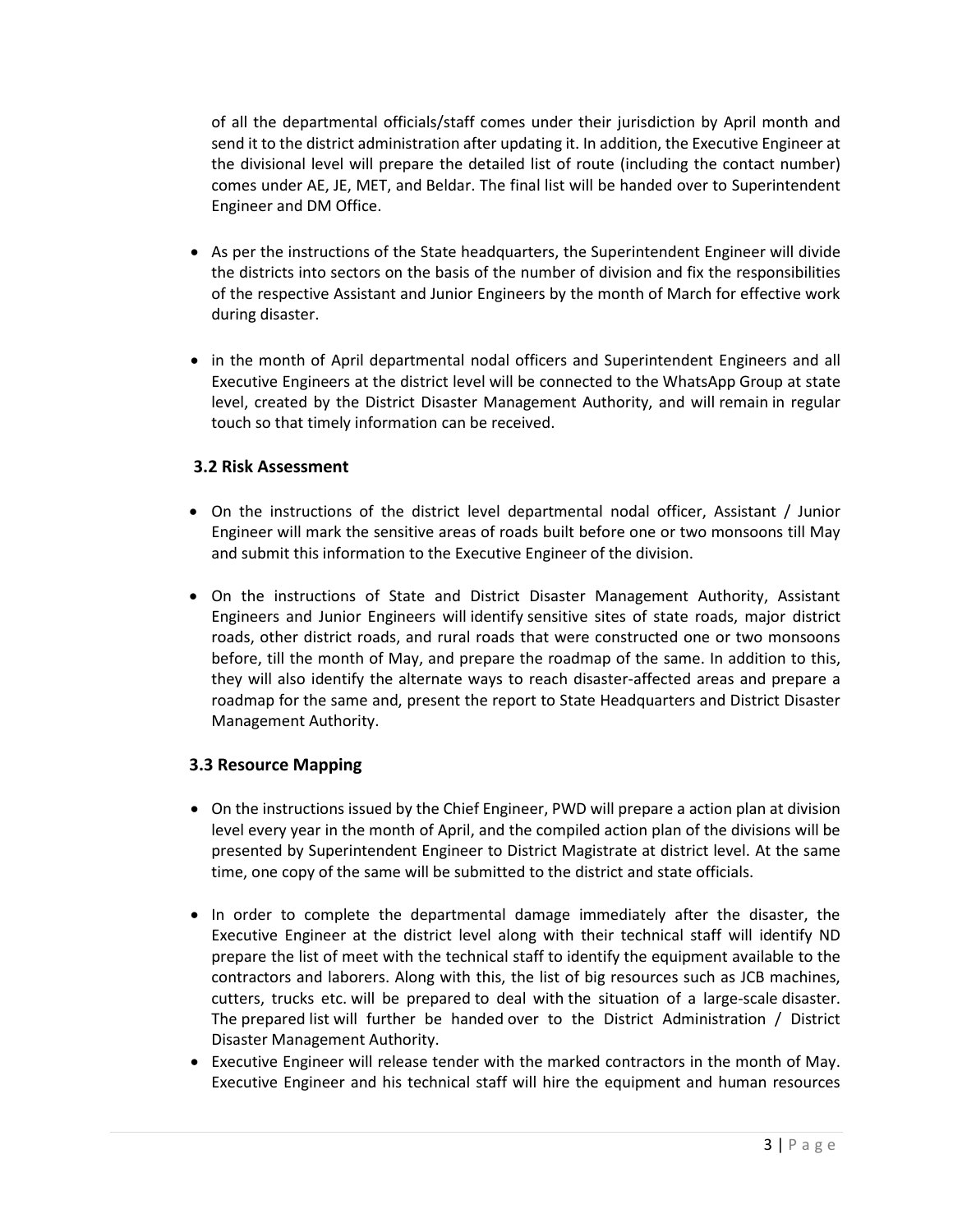from the registered contractors based on the tender and make it available to the department.

• In the direction of the Executive Engineer, Junior Engineers (Electrical and Mechanical) will inspect the available machines and vehicles ensure availability of diesel for the same etc. at the departmental level. They will conduct this work in every trimester (in April, June, October, and January).

#### **3.4 Protective Measures**

- On the instructions of the Executive Engineer at the district level, Assistant Engineers and Junior Engineers will repair the major district roads, other district roads, and rural roads come under the department before June and make sure the cleaning of drains and scupper/culvert.
- The Junior Engineers will estimate the maintenance of the identified routes of landslideaffected zones falling in their jurisdiction and present them to the Executive Engineer for approval. The Executive Engineer will forward it to the Head of the Department through Superintendent Engineer from where the allocation will be made for the items. As per the allocated amount, the Junior Engineers will repair the affected sites as much as possible so that the losses are minimal during disaster. At the same time, it will be the responsibility of the Assistant / Junior Engineer to place the warning board at different places. All the above work will be conducted before the month of June.
- Departmental competent authority will ensure the inspection of all the departmental bridges in the month of May. The identified defects will be resolved before the monsoon, copy of the same will be sent to the Chief Engineer and if there is still any defect, then the immediate inspection will be made. For this, an appraisal will also be sent to Chief Engineer within one week of sending inspection report.

#### **3.5 Organizing Capacity building and Mock drill**

- The State and District Disaster Management Authority will nominate its officers and ensure active participation in the disaster related Mockdril to be held at the state and district level time to time.
- Executive Engineer will start the process of training on disaster management to officer/staff within the department in coordination with Disaster Nodal Officer at State Headquarter.

For this, official can take help from the District Disaster Management Office.

• It will be the responsibility of the district administration to develop the understanding of the disasters among the officials of the respective departments while promoting mutual coordination among them.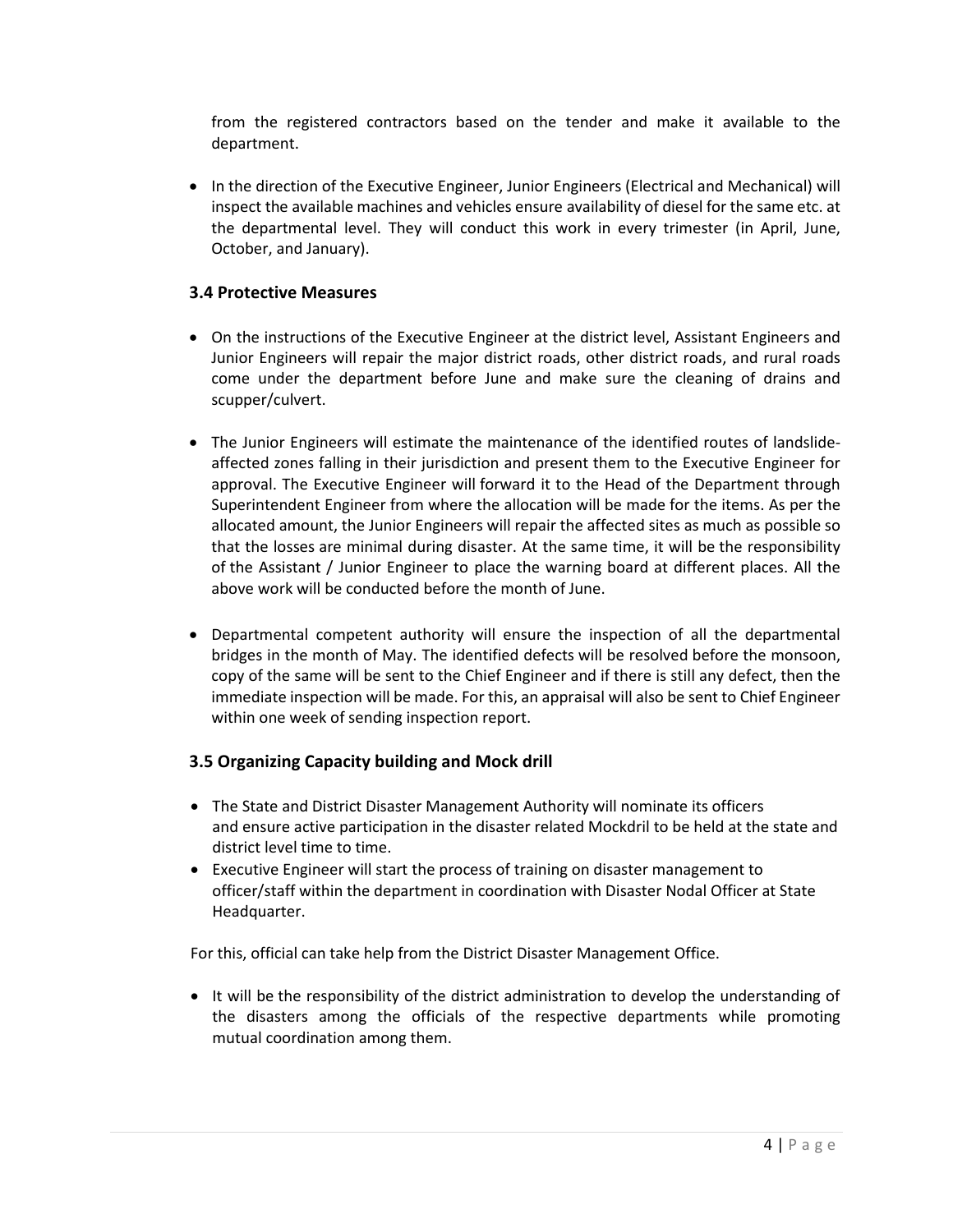# **4. Information dissemination and operational guidelines for action**

The Information within the department can be obtained through two sources in case of any disaster :

- Through WhatsApp group of District Disaster Management Authority, in which all Assistant Engineer and Junior Engineer will be associated. The District Disaster Management Authority will alert this group about the disaster and the concerned Assistant Engineer / Junior Engineer will start doing their work immediately after reaching the disaster site.
- Assistant Engineer / Junior Engineer will immediately send this information to WhatsApp group, inform all about the condition of disaster as soon as after visiting the site and continue doing their work. Assistant Engineer / Junior Engineer can also get the status of the situation from the local Beldar.

# **5. Direction and Coordination**

Officers /Staff will work at the district level under the direction of the Head of the department / Chief Engineer at the State level, and there will be clear guidelines for them in respect of the disaster. All the vehicles and their drivers will be aware of their work area and they will stay around the same so that they can get immediate work done on the spot. However, depending level of response of the department will be based on two different scenarios-

#### **5.1. Response in case of Early Warning**

On the possibility of any disaster, a warning will be issued by Meteorological Department to the State Emergency Operation Centre before 48 to 72 hours of disaster. A warning will be issued to the State Headquarter by the State Emergency Operations Center to take immediate protective steps by the department at local level. Instructions will be issued to take immediate action to deal with the disaster at the division and district level from the State headquarter. Further, this warning will reach to the Assistant and Junior Engineers, through the Executive Engineer, and they will start working as per their assigned responsibilities.

#### **5.2 Response in case of no early warning**

In this situation, warning of disaster will be known only a few hours before. The district disaster management authority will issue warnings to the department through District Magistrate. All Junior and Assistant Engineers, including Disaster Nodal Officer of the department, will remain connected through the WhatsApp Group. The immediate concerned Junior and Assistant engineers will reach to the site and ensure required actions as soon as such warning will be issued to the group. Alert/information exchange will continue to be maintained from the control room at each division level. Being the in-charge of the control room, Assistant Engineer will accomplish work by themselves and continue to inform to the concerned Executive Engineer on the status of the situation through telephone and will keep taking instructions.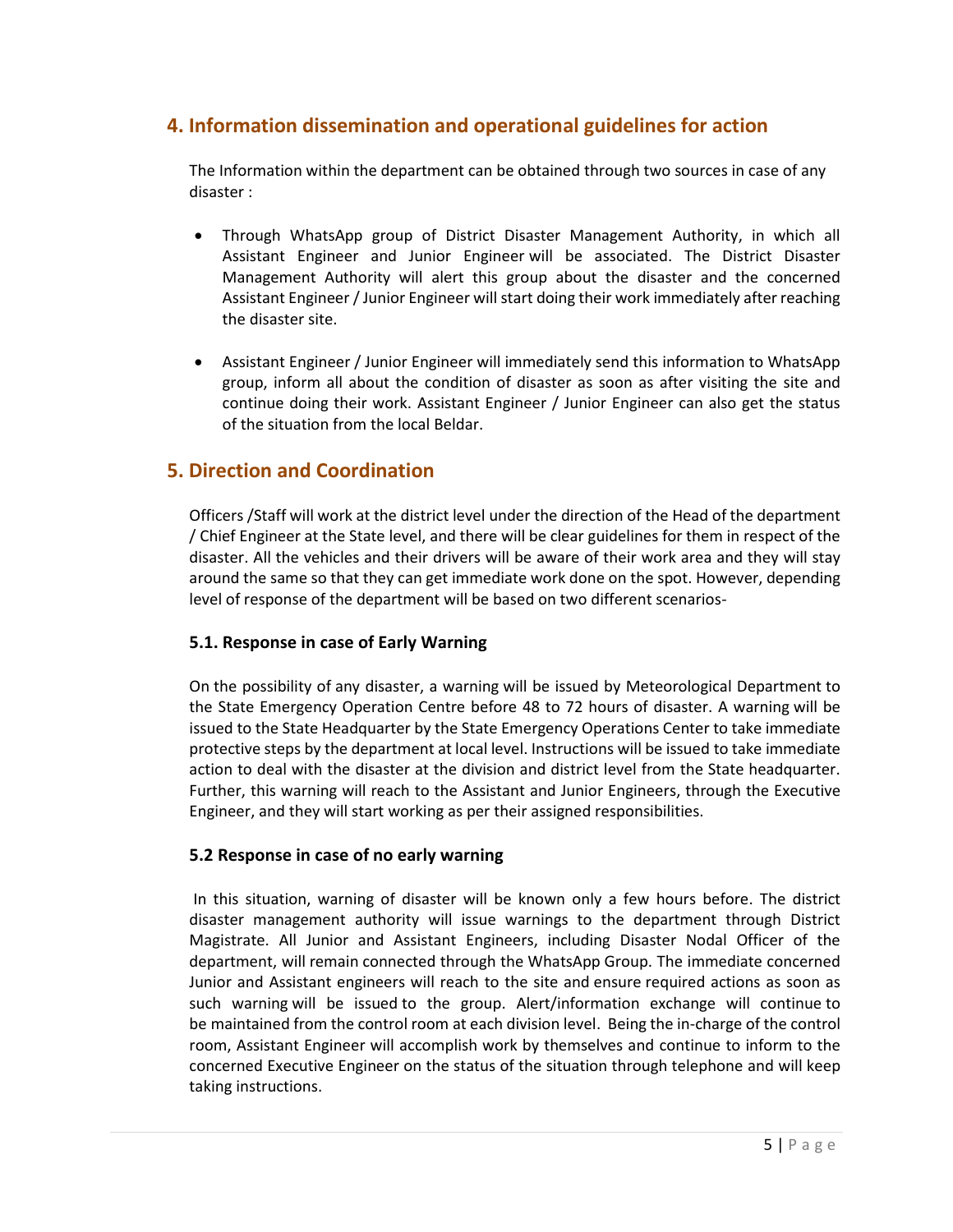#### **Determination of levels of response based on the disaster intensity**

The L1, L2 and L3 levels of responses will be determined on the basis of the intensity of disaster. The planning should also be done based on the above three levels for rendering the activities. Based on the levels, the planning will be as follows –

#### **L-1 Operation**

This is the minimum level of response. Only a few people are required at this level. The main task at this level is to develop plans and broadcast the information. For example, broadcasting warnings or planning related to some low-level events etc. are included at this level.

#### **L-2 Operation**

At this level of operation, more disaster rescue workers are required and the District Nodal Officer can conduct and coordinate all the operations.

#### **L-3 Operation**

Active involvement of all the people associated with the department is necessary at the L-3 level disaster. This level is generally applied in that condition when disaster is excepted and the intensity is high. At the L3 level operation, the Department will render on the instructions of the Head of the Department / Chief Engineer in coordination with State Emergency Operations Center.

# **6. Activities to be undertaken during the disaster**

#### **6.1 First Stage**

- The members of the team formed at each level will get active under the IRS on receiving notification of the occurrence of the disaster and will approach the staging area by contacting the emergency operation center at the state and district level.
- The control room will be established under the direction of the Executive Engineer at each division during the disaster and all staff of the concerned area will be present on duty on rotation basis. This control room will be in regular contact with the District Disaster Control Room. Executive Engineers will continue to share the information by themselves or through other officers/staff designated by them.
- The concerned Junior Engineer will increase the regular patrolling of Mate and Beldar on other possible disaster prone routes, and immediately inform gang men and local technical-non-technical staff.
- In L 3 level situation, Executive Engineers will provide the machines out of their jurisdiction also on demand of district administration.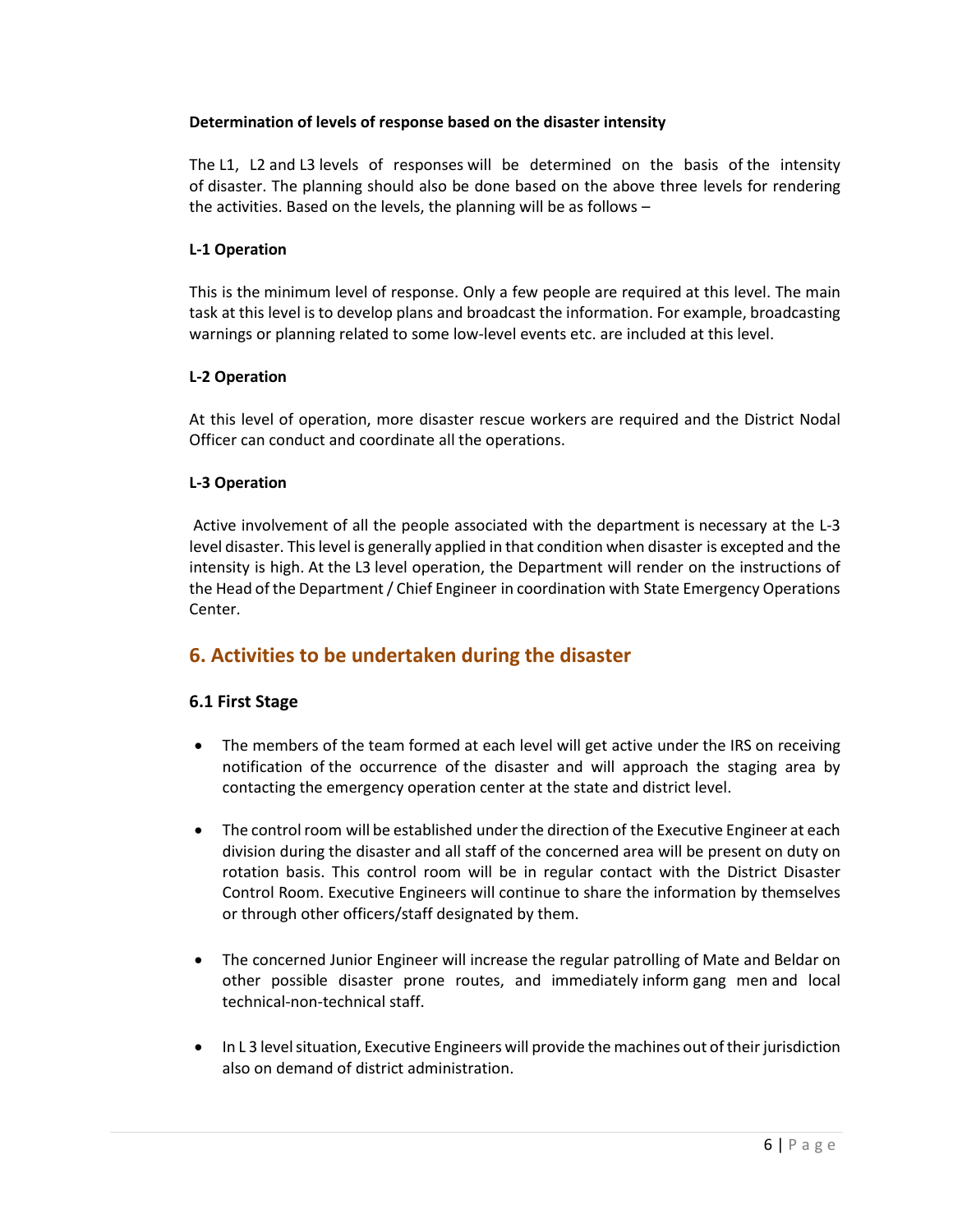#### **6.2 Second stage**

- Junior Engineer will get the road blocking information through Mate and Beldar in case of disaster. Junior Engineer will circulate information to their Executive Engineer and make efforts to reorganize the traffic system by clearing blocked routes.
- Junior Engineers/Assistant Engineers will contact the concerned department (forest department) through their Executive Engineer in to remove falling of trees on the roads or start removing debris/trees by their own departmental resources and for this nearby drivers will be informed and asked to arrive immediately.

# **7. Activities to be undertaken after the disaster**

Work related to Accounts and administration and their process after the disaster will be as follows:

- Within 10-15 days of the occurrence of the disaster, Junior Engineers will accompany the Assistant Engineer to assess departmental damage, make an estimate, which will be submitted by Executive Engineer to the District Magistrate. The Executive Engineer will also send the above information to the Chief Engineer through Superintending Engineer.
- Under the instructions of the District Magistrate, SDM will do physical verification of the damage caused by the disaster after receiving the estimate. District Magistrate will further release the funds by issuing work approval based on this assessment. After the fund released from the District Collector Office, Junior Engineers, Assistant Engineer and Executive Engineer will prepare the work order/ contract according to the rules for the maintenance of damage and complete the work in given period.
- Executive Engineer will jointly work with Assistant and Junior Engineer at the district level to document the activities to be conducted during the disaster to improve quality work in future based on the learning.

# **8. Suggestions**

- Responsibility for the construction and maintenance of helipads
- Responsibility for maintenance and management of generators for alternate energy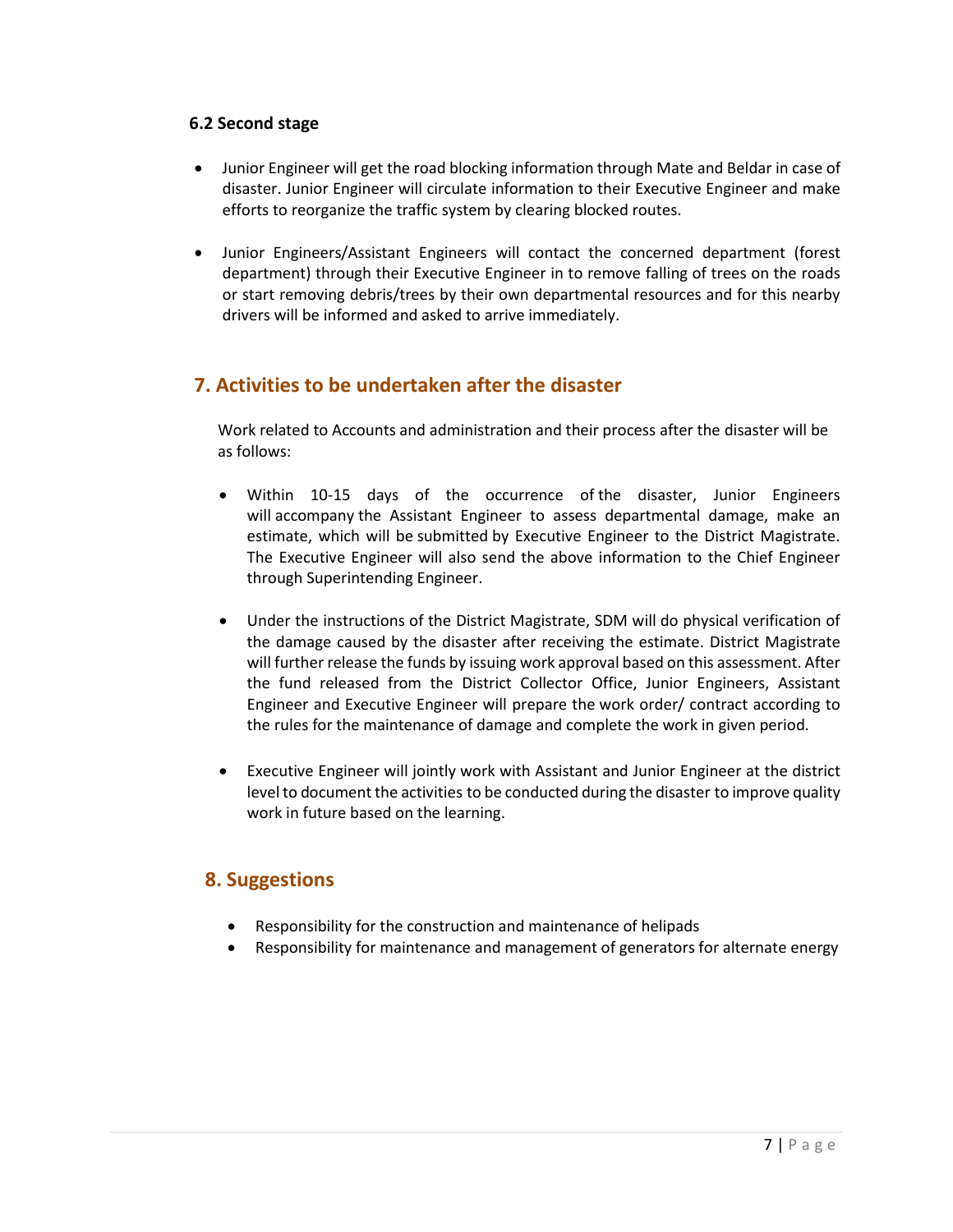# **9. Checklist**

# **Disaster preparedness**

The departmental nodal officer will hand over this form after filling it to the District Disaster Management / District Magistrate at the district level and Departmental Chief Engineer at State level -

| <b>Actions undertaken</b>                                                                                                                                                                                                                                                                                                                  | YES/NO | <b>COMMENT</b> |
|--------------------------------------------------------------------------------------------------------------------------------------------------------------------------------------------------------------------------------------------------------------------------------------------------------------------------------------------|--------|----------------|
| Determination of institutional role and responsibilities                                                                                                                                                                                                                                                                                   |        |                |
| Communication arrangements have been established with the following<br>agencies -<br><b>State Emergency Operations Center</b><br>$\bullet$<br>State disaster management authority<br>District emergency operation center<br>District disaster management authority<br>Departmental office (within the division)<br>District administration |        |                |
| The nodal officer has been appointed at the Division level within the<br>department.                                                                                                                                                                                                                                                       |        |                |
| A Disaster Management Team has been constituted at the division level<br>within the department.                                                                                                                                                                                                                                            |        |                |
| List of names, address and contact numbers of all departmental officers and<br>staff has been prepared at the division level.                                                                                                                                                                                                              |        |                |
| The Executive Engineer is associated with the WhatsApp group developed by<br>the District Disaster Management Authority at the district level.                                                                                                                                                                                             |        |                |
| <b>Risk assessment</b>                                                                                                                                                                                                                                                                                                                     |        |                |
| The roadmap has been prepared by identifying the sensitive area/ roads                                                                                                                                                                                                                                                                     |        |                |
| Alternate routes have been arranged to reach the emergency site.                                                                                                                                                                                                                                                                           |        |                |
| Priority for opening the roads has been fixed for traffic                                                                                                                                                                                                                                                                                  |        |                |
| <b>Resource mapping</b>                                                                                                                                                                                                                                                                                                                    |        |                |
| The work plan has been prepared at the departmental level.                                                                                                                                                                                                                                                                                 |        |                |
| Emergency equipment kits have been ensured for all the roads.                                                                                                                                                                                                                                                                              |        |                |
| A sufficient road sign has been set up for guidance and assistance for the<br>driver.                                                                                                                                                                                                                                                      |        |                |
| The list of necessary equipments like - Towing Vehicle, Earthmoving<br>Equipment, Crane, JCB etc. has been prepared with their drivers.                                                                                                                                                                                                    |        |                |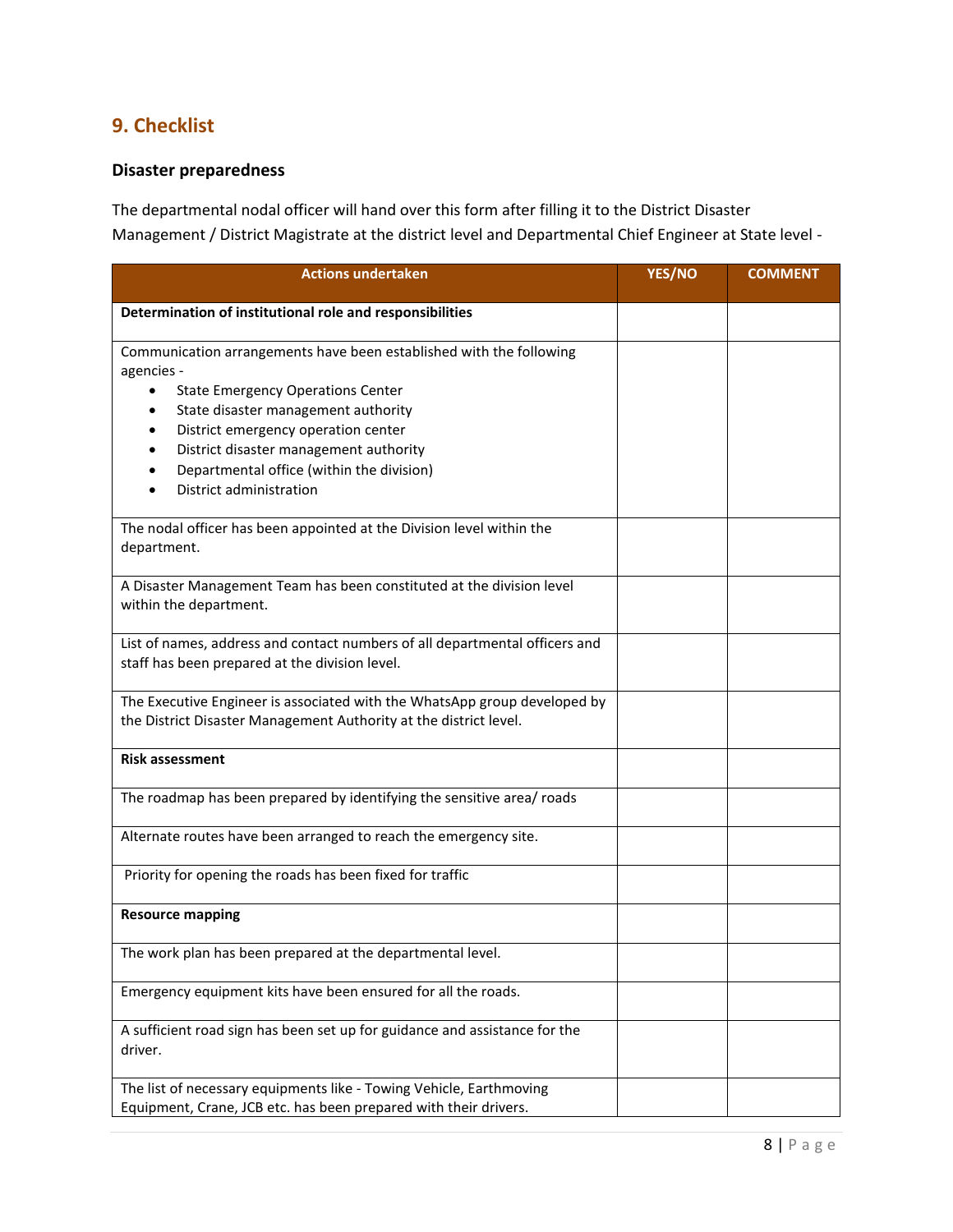| Arrangements of diesel have been made for vehicles and machines                 |  |
|---------------------------------------------------------------------------------|--|
| Arrangement has been made for maintenance and repairing of all the<br>equipment |  |
| All working teams have been informed at the identified routes for clearance     |  |
| Repairing of damaged and sensitive roads/sites have been completed.             |  |
| Temporary road has been developed at the following places -                     |  |
| Temporary relief camp                                                           |  |
| Relief camp                                                                     |  |
| Medical center                                                                  |  |
| <b>Capacity Enhancement and Mock drill</b>                                      |  |
| The officers/staff are sent to the disaster related Mock drill through District |  |
| Disaster Management Authority                                                   |  |
| The procedure has been made to train the departmental officers/staff on         |  |
| disaster management aspect                                                      |  |
| The proper arrangement has been made for the exchange of information in         |  |
| case of disaster                                                                |  |

# **During the disaster**

The Departmental Nodal Officer will hand over this form after filling it to the District Disaster Management Authority/ District Magistrate –

| <b>Action undertaken</b>                                                                                        | Yes/No | <b>Comment</b> |
|-----------------------------------------------------------------------------------------------------------------|--------|----------------|
| Authorities have been activated to reach the<br>staging area upon the occurrence of the<br>disaster.            |        |                |
| The control room has been established during<br>the disaster.                                                   |        |                |
| The debris has been cleared from the roads                                                                      |        |                |
| Community engagement has been ensured in<br>the clearing of debris from the roads.                              |        |                |
| Trees have been sorted along the roads at the<br>affected areas in collaboration with the Forest<br>Department. |        |                |
| Clearing of debris, sorting of grass and grading<br>have been done                                              |        |                |